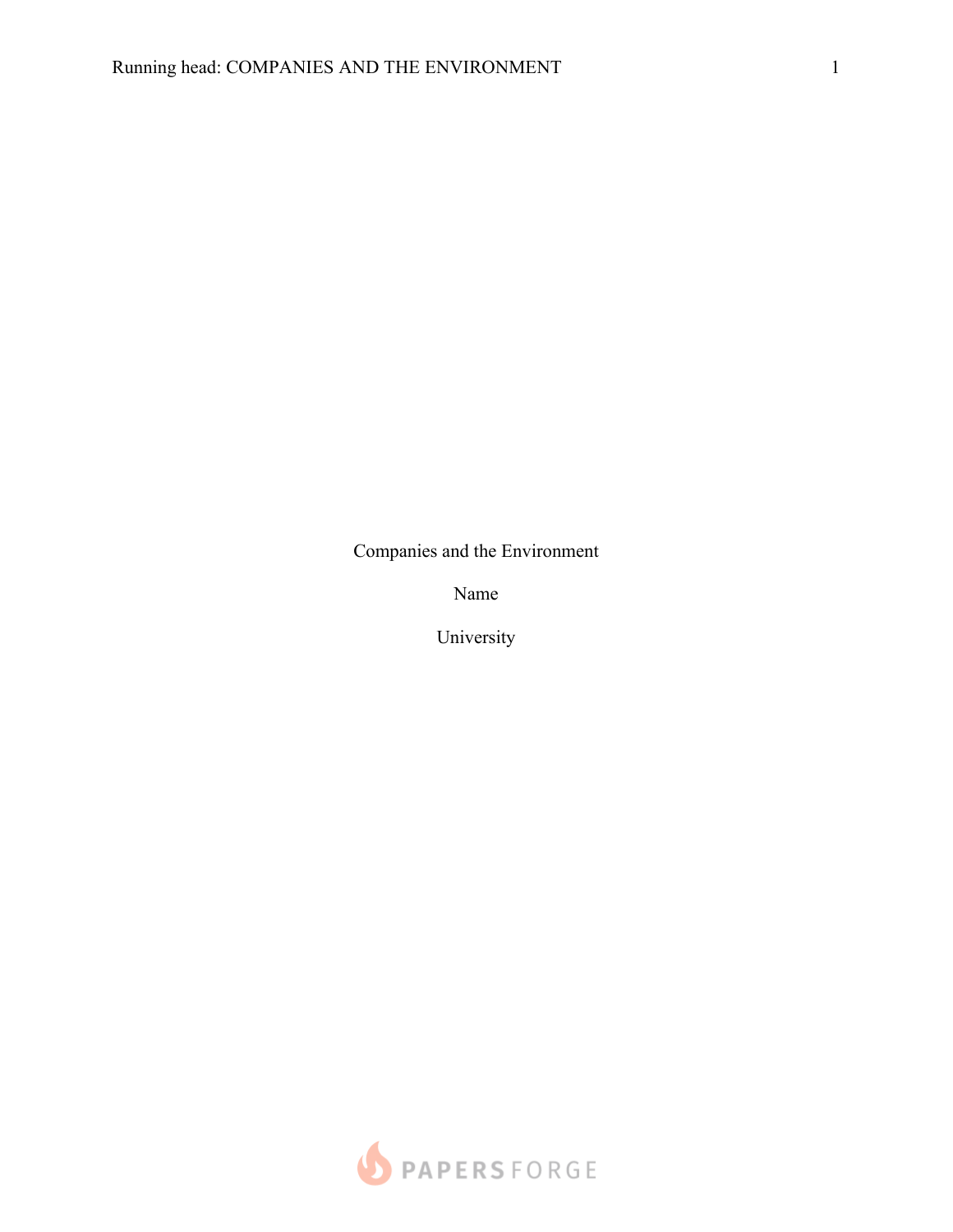## Companies and the Environment

In recent decades, serious concerns have been raised regarding the state of our environment, both domestically and internationally. Although individuals and organizations put a lot of efforts into preventing further environmental degradation, it has become increasingly important for companies and businesses to also protect the environment. Policymakers, environmentalists and consumers are all stakeholders that have the power to impact businesses and ensure that they are being environmentally conscious. By minimizing the associated barriers, companies will be more likely to begin and maintain sustainable practices.

A variety of firms have demonstrated that there are several benefits to environmentally conscious policies, including increased sales, cost savings, and improved employee engagement. Companies that strive to develop a positive environmental reputation across products, markets and regions often reap the benefits of this increased attention. Research indicates that the key to this technique is focusing on common practice and vision rather than labeling a specific product "green." This will help set the company's environmentally conscious vision apart from its competitors and attract a new segment of consumers that also care about the environment. Furthermore, this process involves and engages employees in the company culture because they can learn about such practices and become a part of a larger mission en route to environmental stewardship.

An increase in sales due to an improved reputation is another significant benefit of environmental policies, and many companies will also discover that they are becoming more cost-efficient through the process of using sustainable materials and practices. For instance, as byproducts are reused or repurposed, less materials are needed to manufacture the next product. Some companies, such as Levi's®, also use recycled materials and old scraps to make new pairs

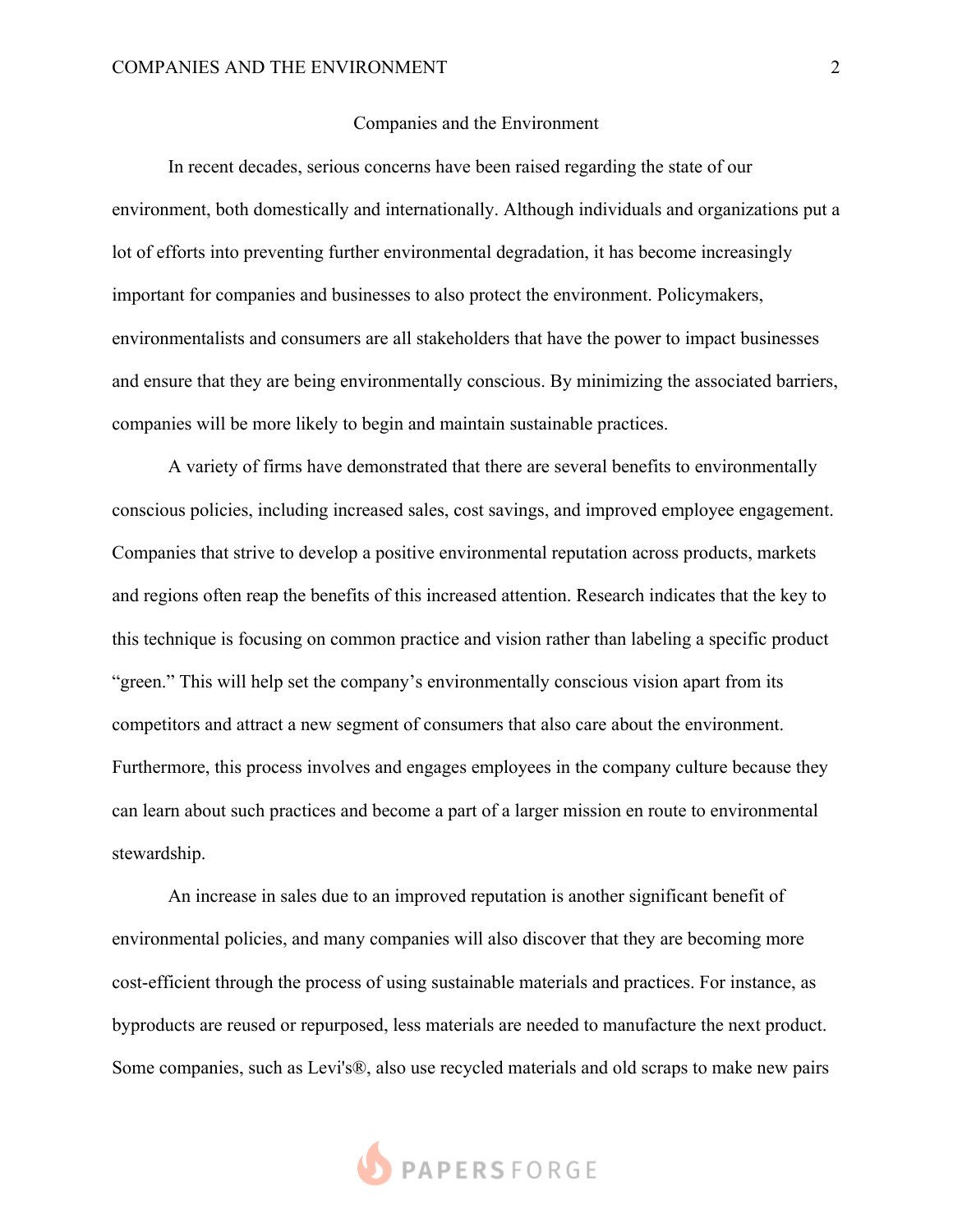## COMPANIES AND THE ENVIRONMENT 3

of jeans, which can aid in reducing the cost of production. In a broader sense, sustainability can generate cost savings for a company, and attract investors who will be able to recognize that these practices can eliminate negative publicity and outside risks (Chouinard et al., 2011).

There are many benefits of environmentally conscious practices, but various barriers and challenges certainly deter many companies from adopting new policies. In particular, businesses that use fossil fuels and other environmental resources must invest large sums of money up front to install pollution controls, educate their employees, and purchase supplies that have a lower environmental impact. Thus, the company may be hesitant to adopt new practices that require large initial investments without the promise of eventual return through increased sales. If overall costs cannot be cut through other methods, they may eventually be passed down to customers.

Once the cost of new sustainability practices has been accounted for, the company must cultivate a strong set of leaders that will create and enforce sustainable processes for the entire organization. Frequently, this requires hiring a sustainability officer, but it will also be necessary for the CEO and board of directors to take responsibility for the outcomes and enforce all the requirements. Overall, the company's leadership may find it challenging to agree to sustainable practices, since their benefits may be difficult to quantify in monetary terms. Therefore, sustainability leaders may have to develop data-driven metrics and accountability procedures to gain support from the leadership team (University of Colorado Boulder, 2015). If the organization successfully figures out new leadership roles that support such initiatives, it will eventually make environmental awareness part of its business ethos.

## References

Chouinard, Y., Ellison, J., & Ridgeway, R. (2011). The big idea. The sustainable economy. *Harvard Business Review.* **https://hbr.org/2011/10/the-sustainable-economy**